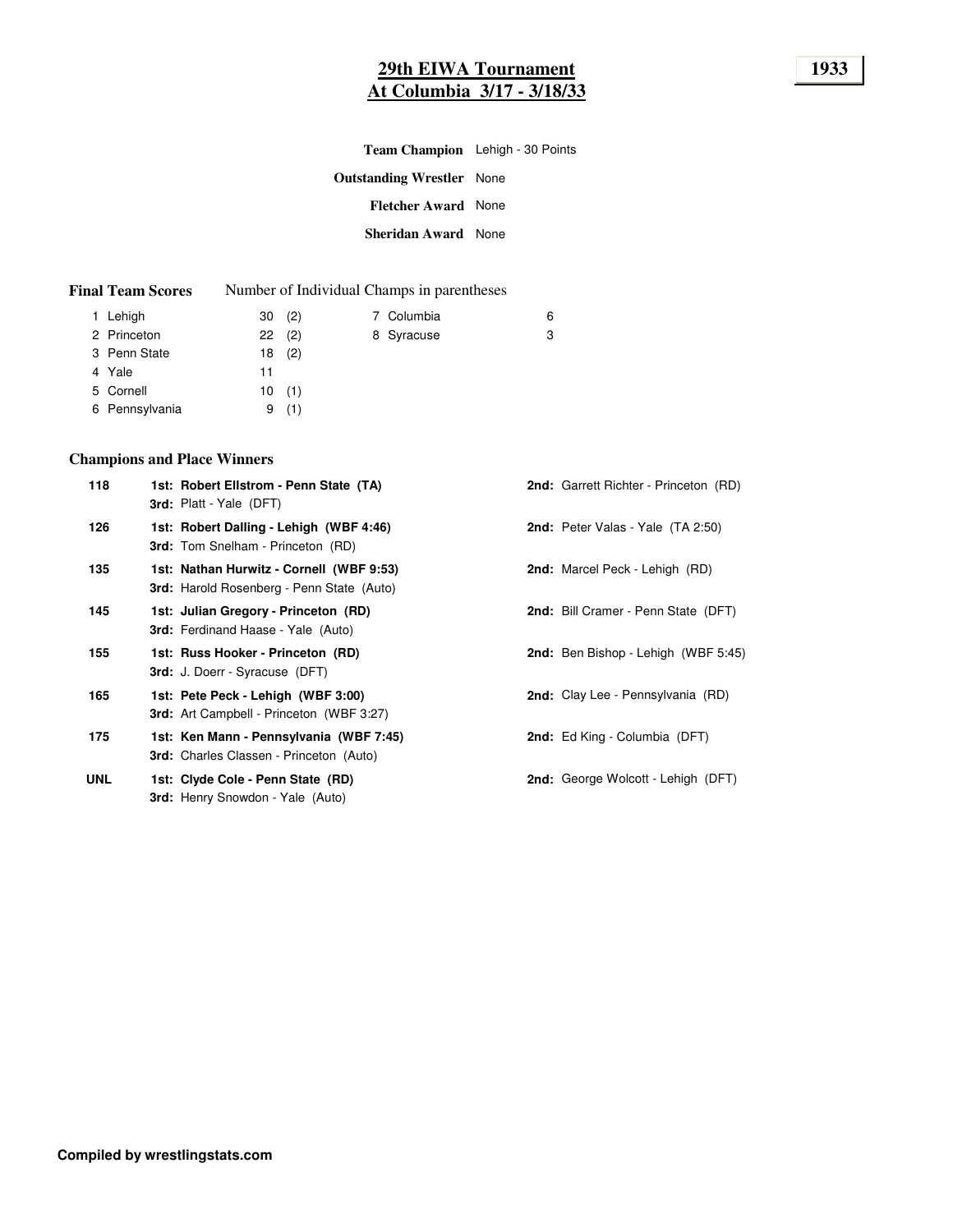# **3/17/1933 and 3/18/1933 at Columbia 1933 EIWA Championship Page 1 of 4**

#### **118 Weight Class**

| Milo Meixell, Lehigh        |                         |                           |                           |
|-----------------------------|-------------------------|---------------------------|---------------------------|
|                             | Milo Meixell RD         |                           |                           |
| Art Moll, Pennsylvania      |                         |                           |                           |
| Garrett Richter, Princeton  |                         | <b>Garrett Richter RD</b> |                           |
| Platt, Yale                 | Garrett Richter TA 1:22 |                           |                           |
| Robert Ellstrom, Penn State |                         |                           | <b>Robert Ellstrom RD</b> |
| G. Tretter, Cornell         | Robert Ellstrom RD      |                           |                           |
| Melvin Lustbader, Columbia  |                         | Robert Ellstrom Fall 6:27 |                           |
| H. Dengler, Syracuse        | H. Dengler Fall         |                           |                           |

#### **Second Place**

| <b>WRB Second</b>  | G. Tretter, Cornell defeated H. Dengler, Syracuse - Fall     |
|--------------------|--------------------------------------------------------------|
| Final Second       | Garrett Richter, Princeton defeated G. Tretter, Cornell - RD |
|                    |                                                              |
| <b>Third Place</b> |                                                              |
| <b>WRB Third</b>   | Platt, Yale defeated Milo Meixell, Lehigh - RD               |

| <b>Final Third</b> | Platt, Yale defeated G. Tretter, Cornell - DFT |  |  |
|--------------------|------------------------------------------------|--|--|

#### **126 Weight Class**



#### **Consolation Bouts**

#### **Second Place**

| <b>WRB Second</b>  | T. Lamberti, Cornell defeated Bill Chilvers, Columbia - Fall    |
|--------------------|-----------------------------------------------------------------|
| Final Second       | Peter Valas, Yale defeated T. Lamberti, Cornell - TA 2:50       |
| <b>Third Place</b> |                                                                 |
| <b>WRB</b> Third   | Tom Snelham, Princeton defeated Joe Barry, Syracuse - Fall 2:17 |
| <b>Final Third</b> | Tom Snelham, Princeton defeated T. Lamberti, Cornell - RD       |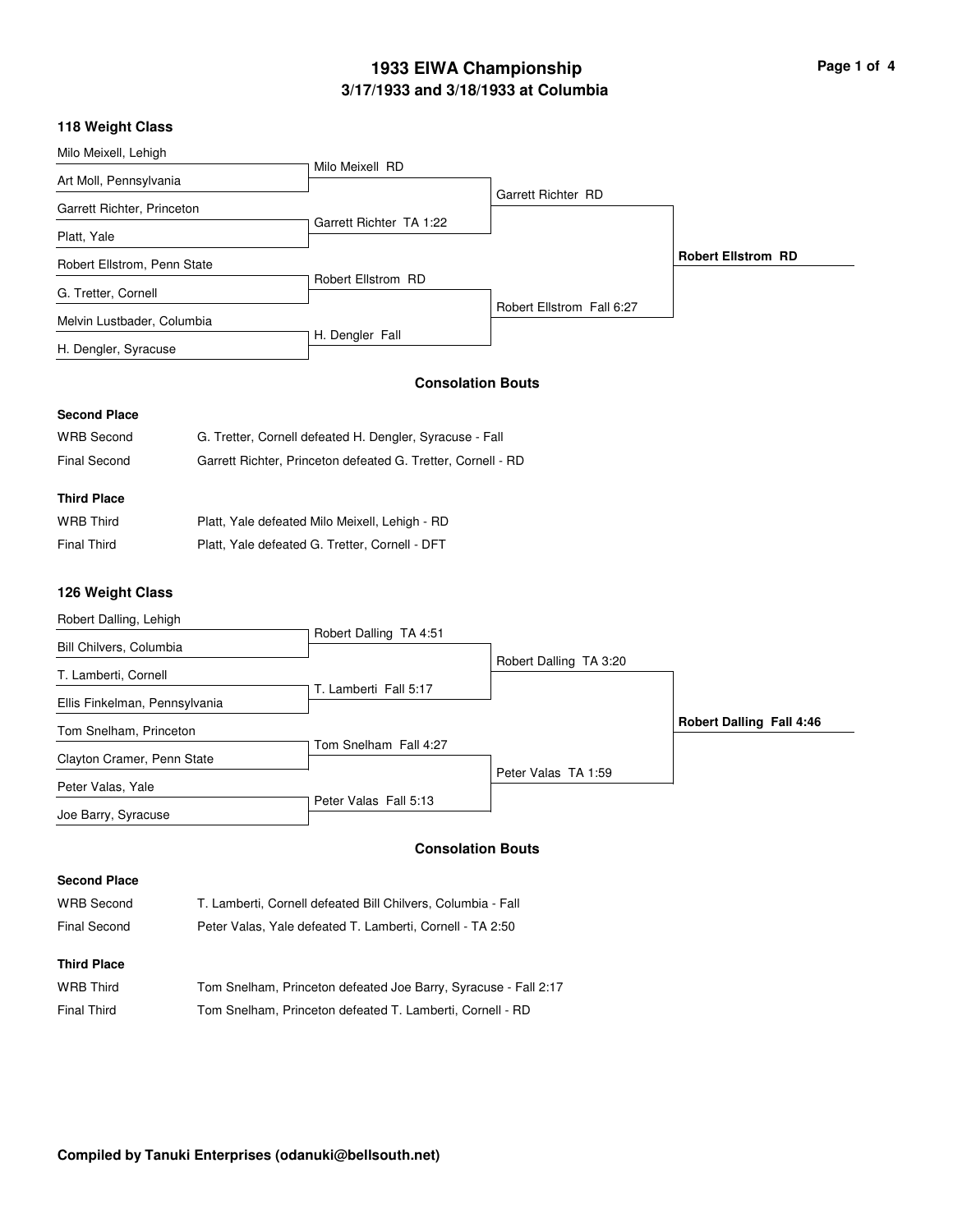# **3/17/1933 and 3/18/1933 at Columbia 1933 EIWA Championship Page 2 of 4**

## **135 Weight Class**

| Harold Rosenberg TA 5:10<br>Harold Rosenberg TA 6:12 |                                 |
|------------------------------------------------------|---------------------------------|
|                                                      |                                 |
|                                                      |                                 |
|                                                      |                                 |
|                                                      |                                 |
|                                                      |                                 |
|                                                      | <b>Nathan Hurwitz Fall 9:53</b> |
|                                                      |                                 |
|                                                      |                                 |
|                                                      |                                 |
|                                                      |                                 |
|                                                      | Nathan Hurwitz TA 1:42          |

## **Consolation Bouts**

## **Second Place**

| <b>WRB Second</b>  | Marcel Peck, Lehigh defeated J.M. Phillips, Yale - DFT         |
|--------------------|----------------------------------------------------------------|
| Final Second       | Marcel Peck, Lehigh defeated Harold Rosenberg, Penn State - RD |
| <b>Third Place</b> |                                                                |
|                    |                                                                |

Final Third **Harold Rosenberg, Penn State automatic** 

## **145 Weight Class**

| A. Hendry, Columbia         |                           |                        |                          |
|-----------------------------|---------------------------|------------------------|--------------------------|
| Sam Servis, Syracuse        | A. Hendry Fall 8:43       |                        |                          |
| John Beidler, Lehigh        |                           | Ferdinand Haase DFT    |                          |
| Ferdinand Haase, Yale       | Ferdinand Haase RD        |                        |                          |
| Julian Gregory, Princeton   |                           |                        | <b>Julian Gregory RD</b> |
| Bill Cramer, Penn State     | Julian Gregory TA 4:06    |                        |                          |
| Robert Murphy, Pennsylvania |                           | Julian Gregory TA 6:00 |                          |
| Fred Richardson, Cornell    | Fred Richardson Fall 2:45 |                        |                          |

#### **Consolation Bouts**

#### **Second Place**

WRB Second Bill Cramer, Penn State defeated Fred Richardson, Cornell - DFT Final Second Bill Cramer, Penn State defeated Ferdinand Haase, Yale - DFT

#### **Third Place**

Final Third **Ferdinand Haase, Yale automatic**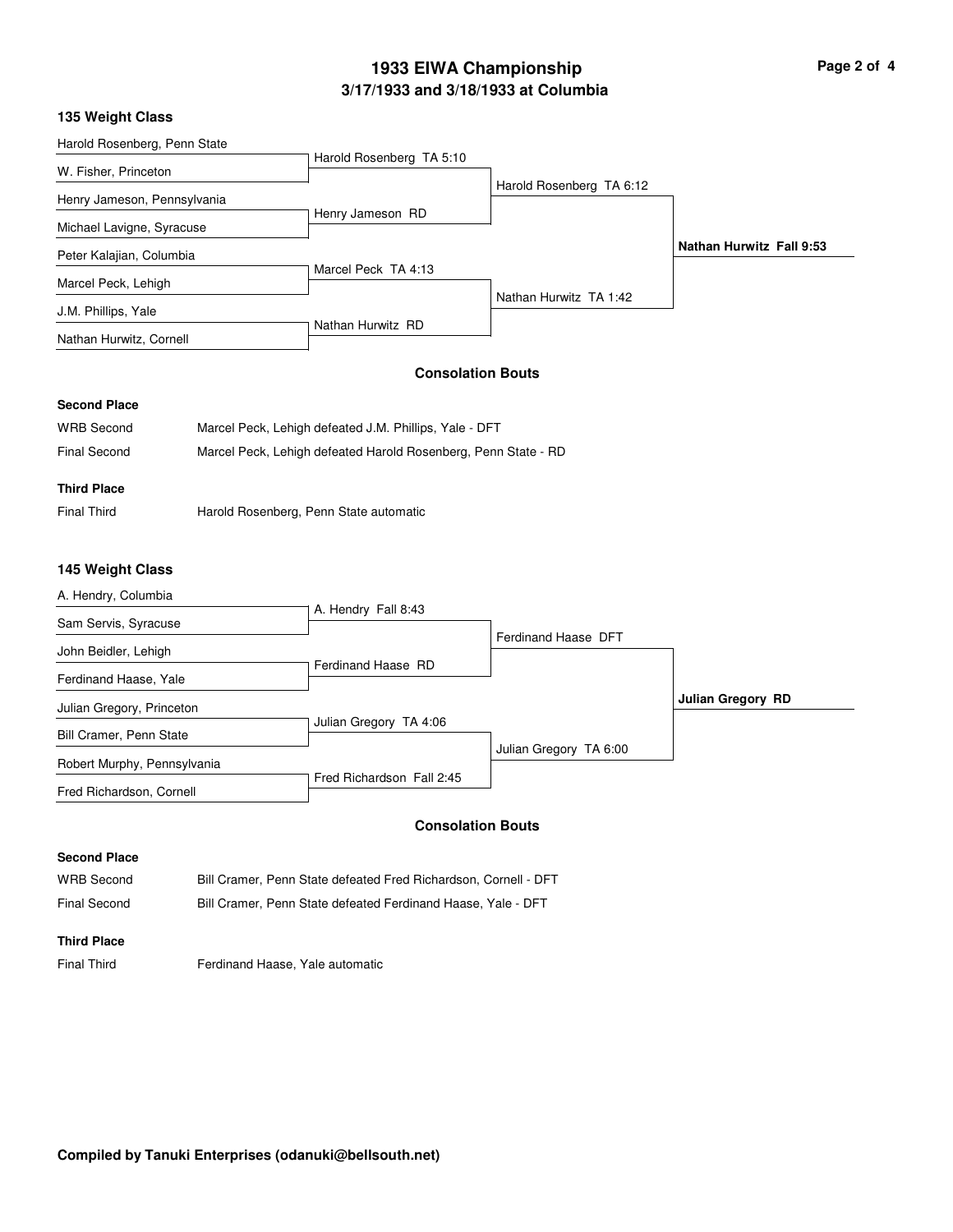# **3/17/1933 and 3/18/1933 at Columbia 1933 EIWA Championship Page 3 of 4**

## **155 Weight Class**

| Ben Bishop, Lehigh          |                       |                      |                       |
|-----------------------------|-----------------------|----------------------|-----------------------|
|                             | Ben Bishop Fall 6:45  |                      |                       |
| J. Doerr, Syracuse          |                       |                      |                       |
|                             |                       | Ben Bishop Fall 4:07 |                       |
| David Kinzler, Columbia     | David Kinzler TA 2:45 |                      |                       |
| R. Cothran, Cornell         |                       |                      |                       |
| Russ Hooker, Princeton      |                       |                      | <b>Russ Hooker RD</b> |
|                             | Russ Hooker Fall 6:33 |                      |                       |
| Howard Johnston, Penn State |                       |                      |                       |
|                             |                       | Russ Hooker TA 7:05  |                       |
| Joe Nixon, Pennsylvania     |                       |                      |                       |
|                             | Joe Nixon RD          |                      |                       |
| Wheeler, Yale               |                       |                      |                       |
|                             |                       |                      |                       |

# **Consolation Bouts**

# **Second Place**

| <b>WRB Second</b>   | Howard Johnston, Penn State defeated Joe Nixon, Pennsylvania        |
|---------------------|---------------------------------------------------------------------|
| <b>Final Second</b> | Ben Bishop, Lehigh defeated Howard Johnston, Penn State - Fall 5:45 |
|                     |                                                                     |
| <b>Third Place</b>  |                                                                     |
| <b>WRB Third</b>    | J. Doerr, Syracuse defeated David Kinzler, Columbia - RD            |
| <b>Final Third</b>  | J. Doerr, Syracuse defeated Howard Johnston, Penn State - DFT       |

## **165 Weight Class**

| Pete Peck, Lehigh        |                        |                     |                     |
|--------------------------|------------------------|---------------------|---------------------|
| Winton Johnson, Columbia | Pete Peck Fall 3:13    |                     |                     |
|                          |                        | Pete Peck Fall 8:00 |                     |
| Mike Lorenzo, Penn State | Mike Lorenzo Fall 9:35 |                     |                     |
| R. Reiber, Cornell       |                        |                     |                     |
| Clay Lee, Pennsylvania   |                        |                     | Pete Peck Fall 3:00 |
| Wight, Yale              | Clay Lee RD            |                     |                     |
| Art Campbell, Princeton  |                        | Clay Lee TA 3:56    |                     |
| Herbert McKean, Syracuse | Art Campbell RD        |                     |                     |

# **Consolation Bouts**

## **Second Place**

| <b>WRB Second</b>  | Mike Lorenzo, Penn State defeated Winton Johnson, Columbia            |
|--------------------|-----------------------------------------------------------------------|
| Final Second       | Clay Lee, Pennsylvania defeated Mike Lorenzo, Penn State - RD         |
| <b>Third Place</b> |                                                                       |
| <b>WRB Third</b>   | Art Campbell, Princeton defeated Wight, Yale - DFT                    |
| Final Third        | Art Campbell, Princeton defeated Mike Lorenzo, Penn State - Fall 3:27 |